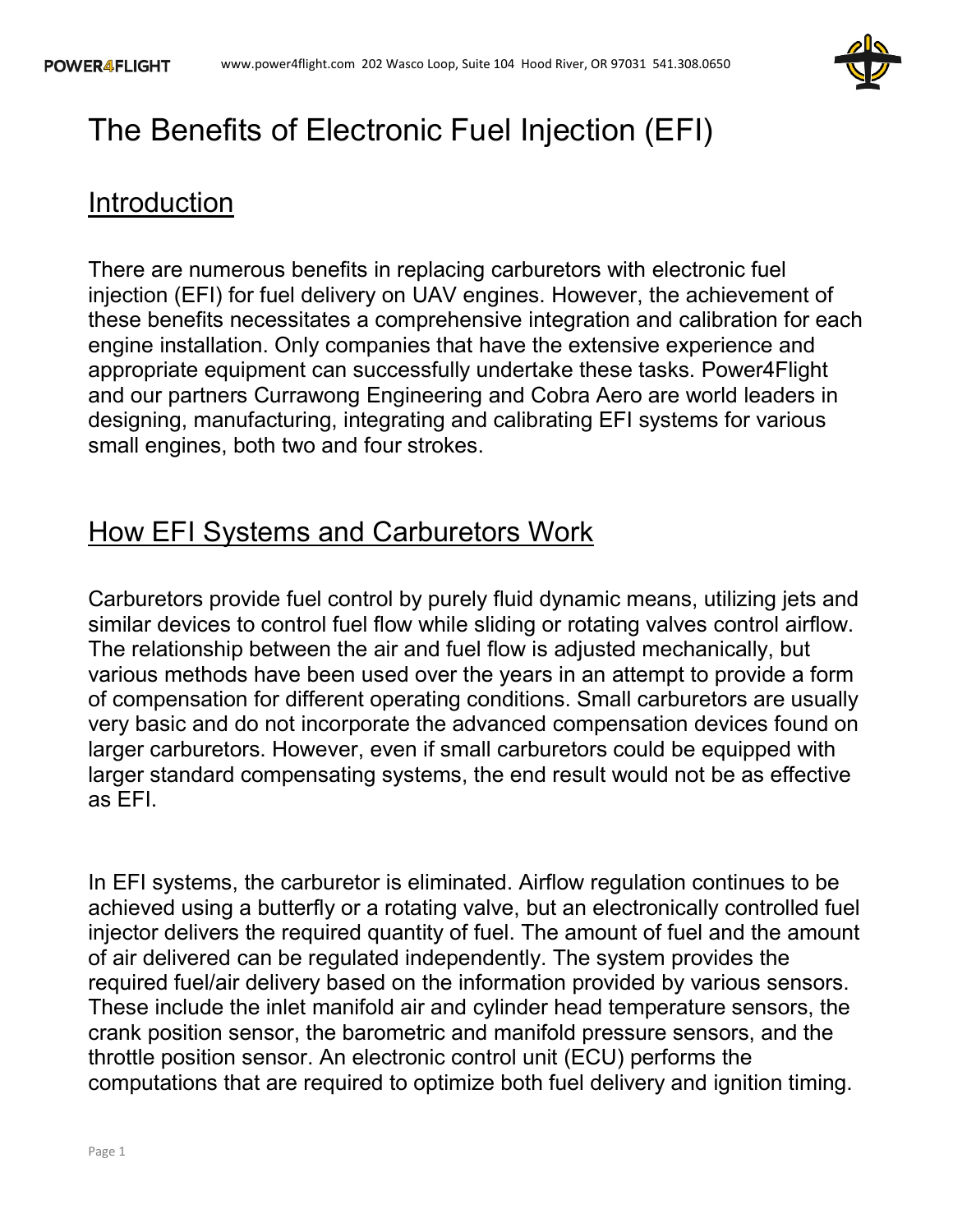

EFI systems enable the fuel/air ratio to be continuously adjusted according to the operating conditions (altitude, ambient temperature etc) and the engine requirements (throttle opening, power/overrun conditions, cold/hot start etc).

#### Lower Fuel Consumption

EFI systems invariably produce lower fuel consumption than carbureted engines. This follows from the sophistication of the electronic control system that constantly monitors and adjusts the air/fuel ratio to maintain optimal combustion conditions. Small carburetors tend to deliver a rich mixture (excessive fuel to air ratio) at both low power output and at high power output. Carburetors are particularly inefficient when used in varying power conditions, as it is difficult to optimize the air fuel ratio for all throttle settings. Effective altitude compensation is difficult to achieve with carburetors, whereas with EFI, altitude compensation is built into the system and works seamlessly. Whilst the precise fuel consumption reduction will vary from engine to engine and duty cycle to duty cycle, it is reasonable to expect a reduction in fuel consumption of 15% to 30% following conversion of a carbureted engine to EFI. This applies to both two and four stroke engines.

### Enhanced Reliability

Engines equipped with EFI systems are inherently more reliable than carbureted engines. This follows from the ability of the EFI control systems to maintain optimum air/fuel ratios during all phases of flight. EFI systems are far less susceptible to icing, compared to carburetors. Random engine stoppages, oiled spark plugs and other problems associated with sub-optimal air fuel ratios are eliminated. Carburetors tend to go out of tune. This necessitates constant adjustment and a significant risk of failure on long missions due to drift in the settings. EFI engines on the other hand remain constantly in the same state of tune. This not only improves reliability but also reduces the amount of routine maintenance that is required.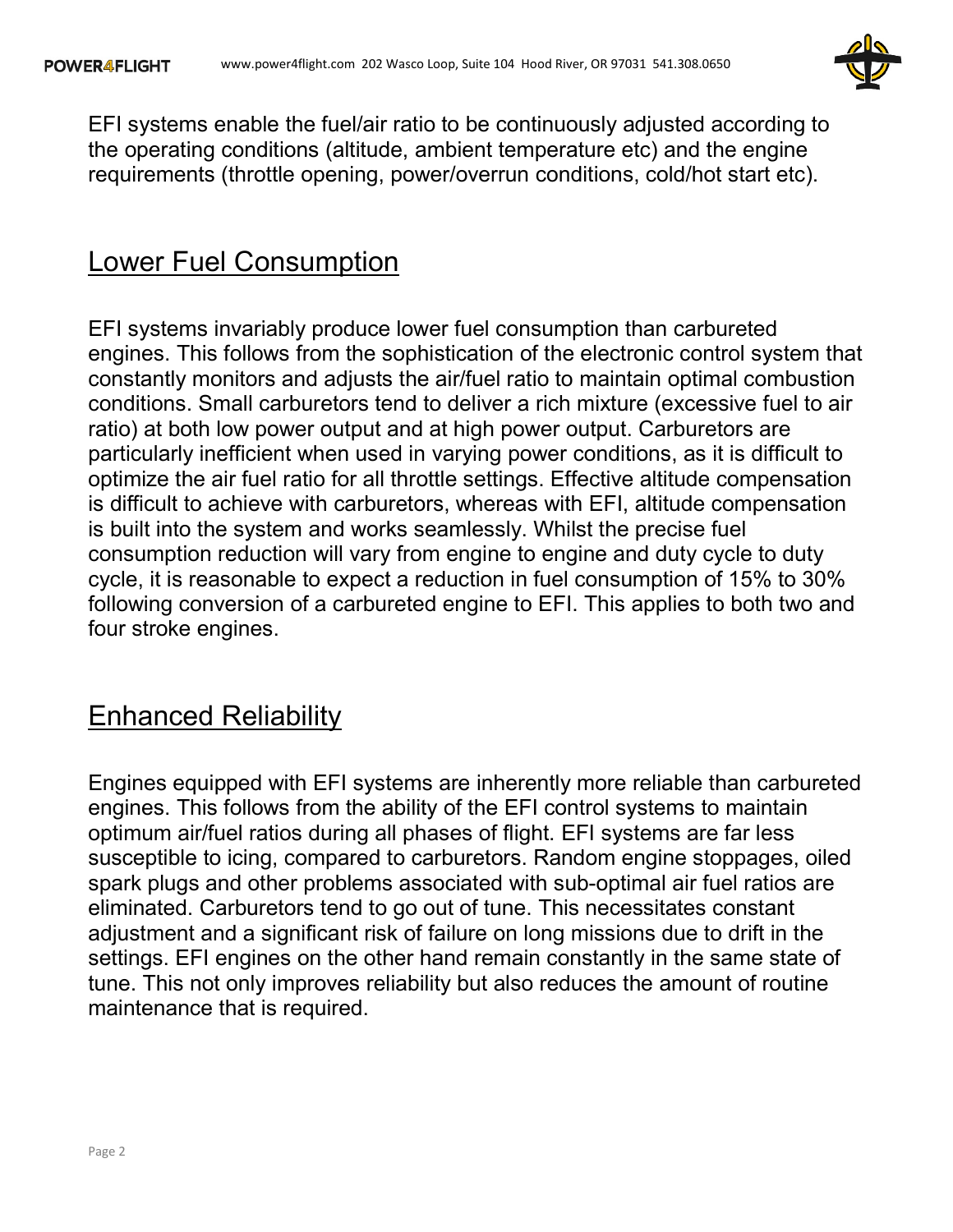

## Excellent Starting

A major benefit of EFI systems is the greatly improved cold and hot starting performance. This follows from the ability of the system to calculate the optimum air/fuel mixture for starting as well as from the superior atomization that results from injection of the fuel as compared to fuel delivery from a carburetor. Two stroke engines are notoriously difficult to start in standard form, but with EFI they become as easy to start as a four stroke. The ability of an engine to be started under a wide range of operating conditions, from very hot to very cold ambient temperatures, from sea level to high altitude and from engine temperatures that range from cold start to hot start is vitally important in UAV operations. It is particularly critical to hybrid propulsion systems where the engine may be stopped and re-started during flight.

## Complete Altitude Compensation

Our EFI systems have been developed to have optimum altitude compensation. Ambient air pressure is continually monitored and the ECU continuously calculates the ideal air/fuel ratio for that altitude while also optimizing the air/fuel ratio for the other variables (temperature, throttle position etc.). It is difficult to achieve altitude compensation with carbureted engines, particularly where operation at varying altitude is required. Invariably a compromise carburetor setting is required, meaning that at least part of the time the air/fuel mixture is not optimal, resulting in excessive fuel consumption when the mixture is overrich in fuel and potential damage to the engine when the mixture is over-lean.

### Autopilot Integration

Because EFI systems are electronically managed, integration with on-board avionics systems is not only possible, but is also widely applied. Flight controllers can digitally control the throttle and ignition on/off. In addition flight controllers receive real time engine telemetry including RPM, temperatures, pressures, and fuel consumption. This data are enormously valuable for verifying the correct operation of the engine system and maximizing the reliability of the whole aircraft. Off the shelf, our EFI systems are integrated with